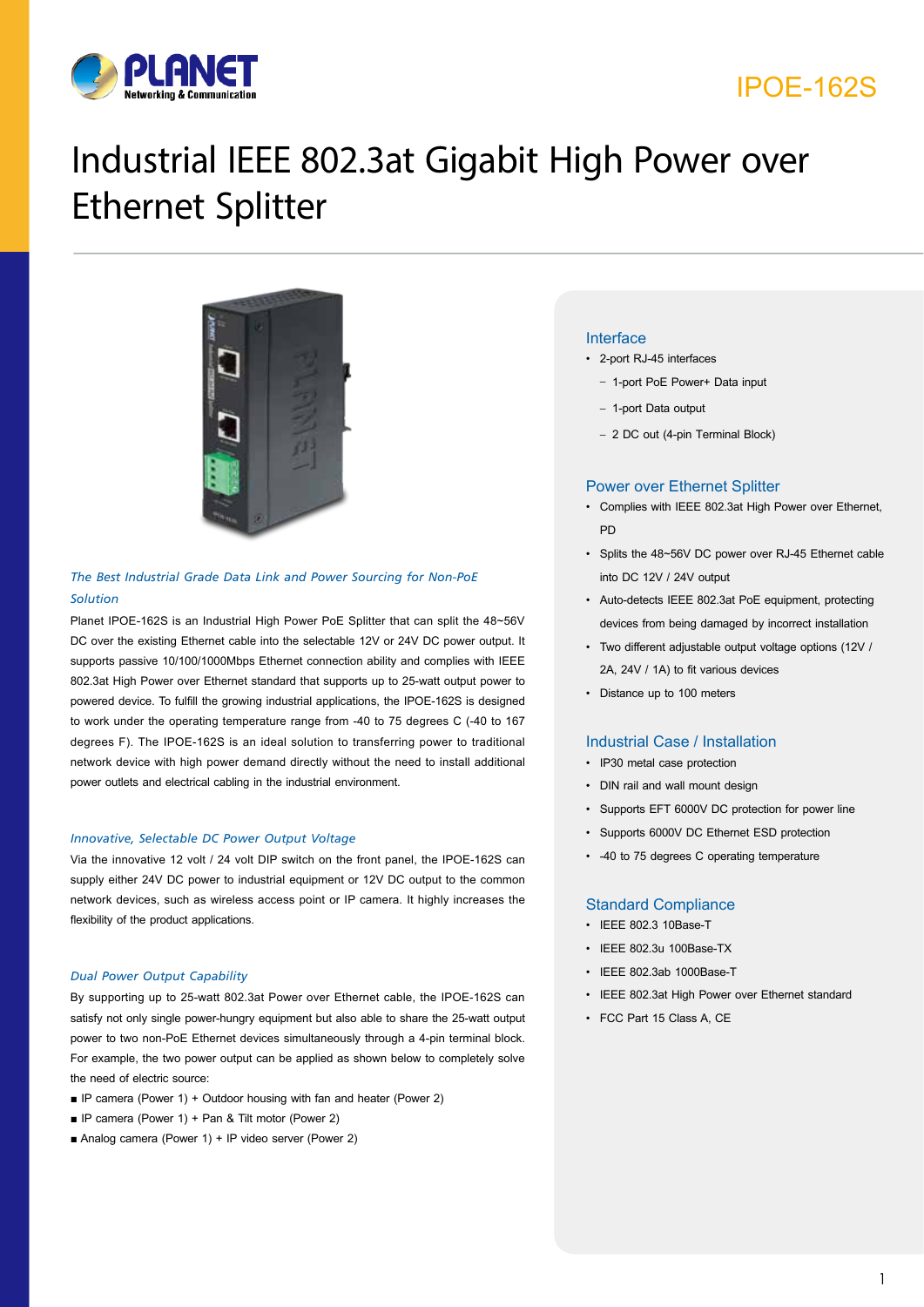



#### *Environmentally Hardened Design*

With compact, slim type IP30 industrial case protection, the space saving Industrial High Power PoE Splitter IPOE-162S can be placed in almost any difficult environment. It allows either DIN rail or wall mounting for efficient use of cabinet space. Being able to operate under the temperature range from -40 to 75 degrees C, the IPOE-162S is the ideal product for co-working with Industrial High Power Injector which can feed the power to non-PoE devices up to 100 meters (328 feet) away in those harsh environments.

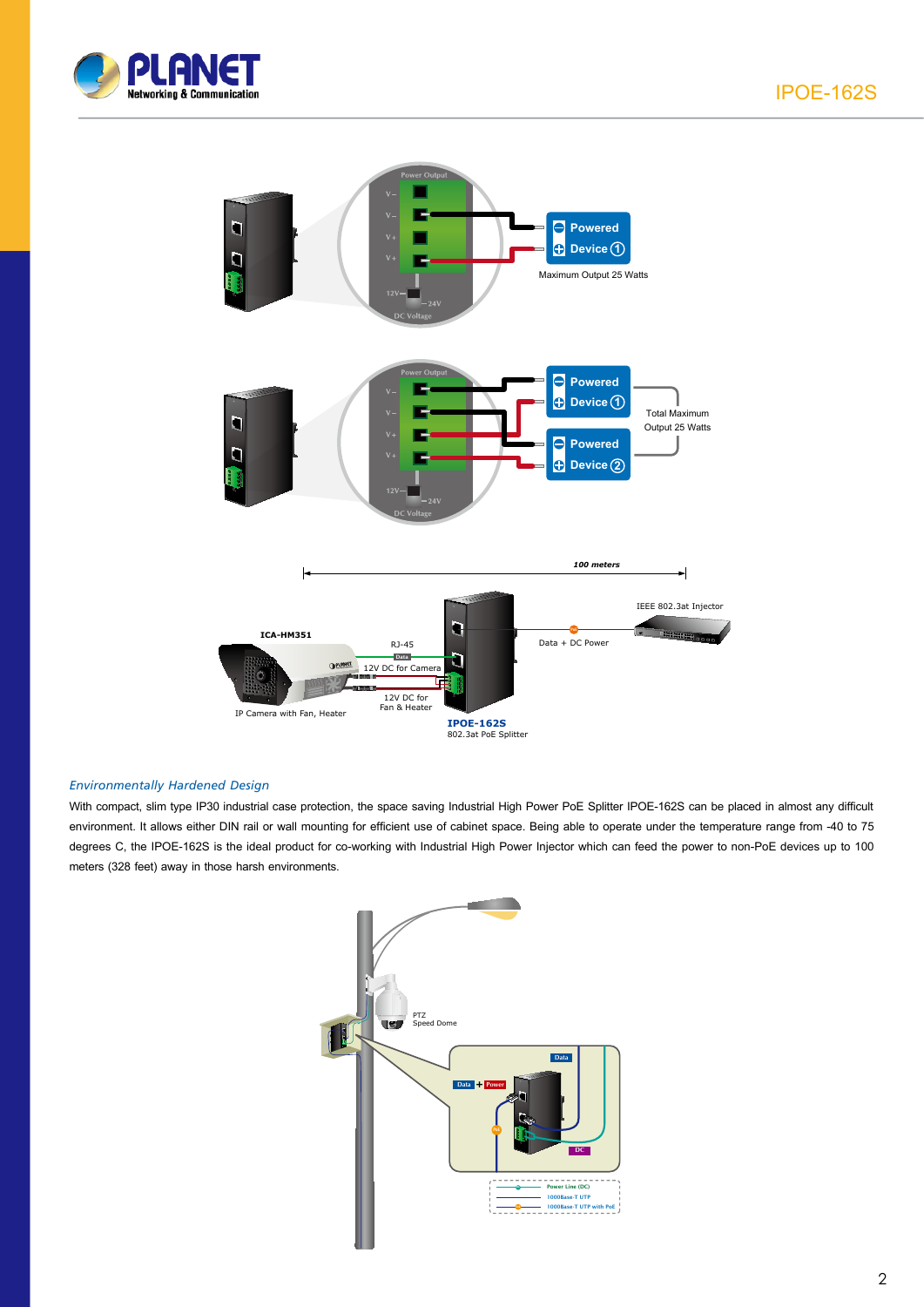

#### *Plug and Play, Easy Cabling Installation*

With IEEE 802.3at Gigabit High Power over Ethernet devices installed, the system administrator only has to use one single RJ-45 Ethernet cable to carry both power and data to each device. Besides, connecting through the Industrial High Power PoE Injector with the IPOE-162S, you can also have benefits including cost saving, easy networking planning and high network reliability.

## **Applications**

#### *IEEE 802.3at Injector and Splitter Installation*

Due to the capability of IEEE 802.3at standard, the IPOE-162S can co-work with the IEEE 802.3at Gigabit PoE injector devices (like PLANET POE-161), High Power Switch or High Power Media Converter and transform non-PoE equipment into IEEE 802.3at PoE application. For a place where is hard to find the power inlet, the High Power PoE devices and the IPOE-162S operate as a pair to provide the easiest way to power your Ethernet devices that need high power input, such as PTZ (Pan, Tilt & Zoom) network cameras, PTZ speed dome camera, color touch-screen voice over IP (VoIP) telephones, and multichannel wireless LAN access points.



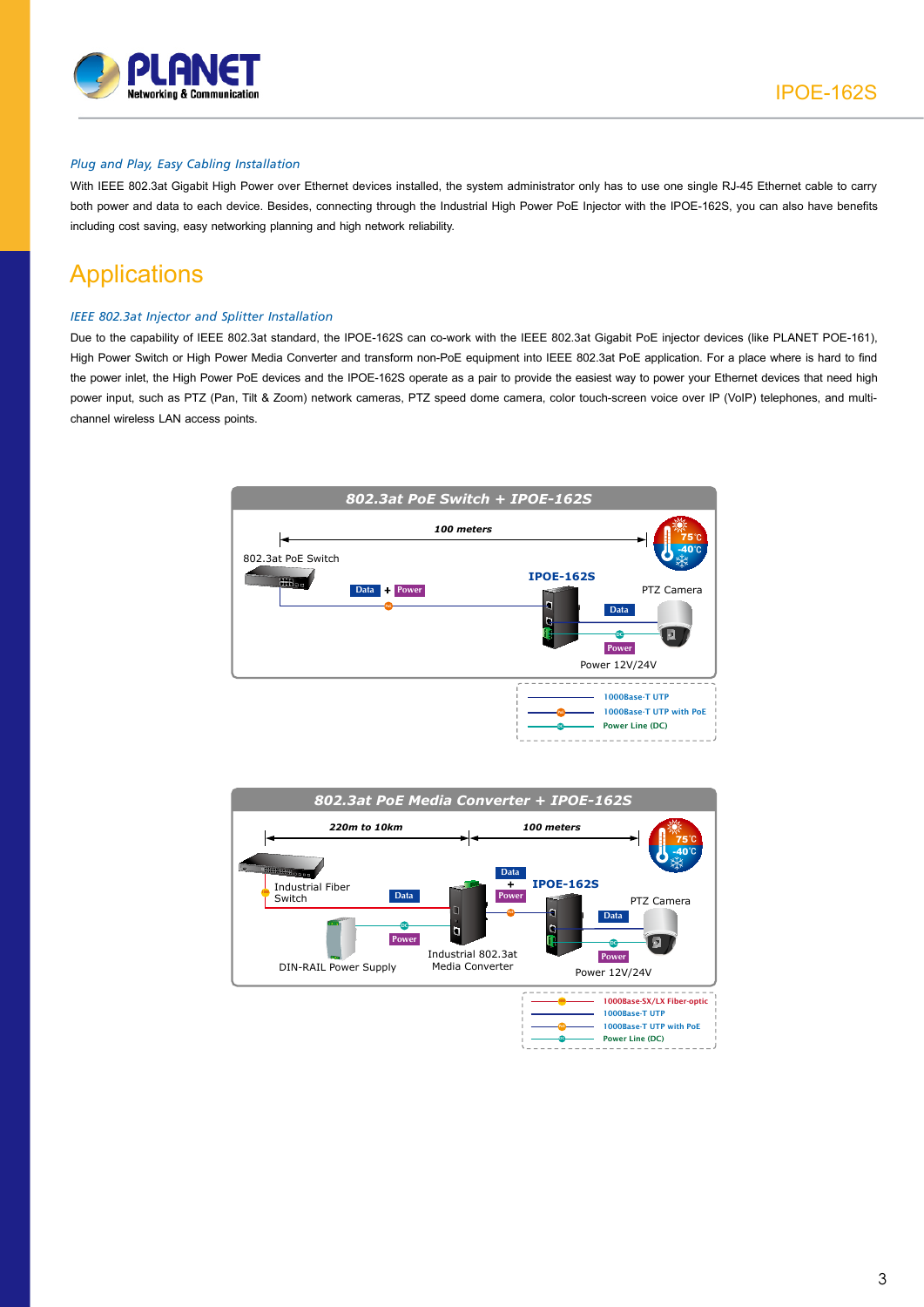

## **Specifications**

| Model                                 | <b>IPOE-162</b>                                                                                                                                                       |  |
|---------------------------------------|-----------------------------------------------------------------------------------------------------------------------------------------------------------------------|--|
| Camera                                |                                                                                                                                                                       |  |
| Interface                             | "PoE (Power + Data)" Input Port : 1 x RJ-45 10/100/1000Base-T<br>"Data" Out Port: 1 x RJ-45 10/100/1000Base-T DC Out Plug Connector: 1 removable 4-Pin terminal block |  |
| <b>LED</b> Indicator                  | System: Power Ready x 1 (Green)                                                                                                                                       |  |
| <b>Network Cable</b>                  | 10/100/1000Base-T: 4-Pair UTP Cat. 5, 5e, 6<br>Distance up to 100m (328ft)<br>EIA/TIA- 568 100-ohm STP (100m)                                                         |  |
| Data Rate                             | 10/100/1000Mbps<br>(vary on Ethernet device attached)                                                                                                                 |  |
| <b>DIP Switch</b>                     | 12V DC / 24V DC output voltage                                                                                                                                        |  |
| Power Input                           | 802.3at PoE 48~56V DC                                                                                                                                                 |  |
| Power Output                          | 12V / 24V DC, max 2A (adjustable)                                                                                                                                     |  |
| Dimensions (W x D x H)                | 135 x 87.8 x 32 mm                                                                                                                                                    |  |
| Weight                                | 421q                                                                                                                                                                  |  |
| Enclosure                             | IP30 metal case                                                                                                                                                       |  |
| Installation                          | DIN rail kit and wall mount ear                                                                                                                                       |  |
| ESD / EFT Protection                  | 6KVDC                                                                                                                                                                 |  |
| <b>Power over Ethernet</b>            |                                                                                                                                                                       |  |
| PoE Standard                          | IEEE 802.3at High Power over Ethernet                                                                                                                                 |  |
| Number of devices that can be powered | $1$ or $2$<br>(Vary on device's power requirement; DC1 + DC2 cannot be over 25 watts.)                                                                                |  |
| <b>Standards Conformance</b>          |                                                                                                                                                                       |  |
| <b>Standards Compliance</b>           | IEEE 802.3 10Base-T Ethernet<br>IEEE 802.3u 100Base-TX Fast Ethernet<br>IEEE 802.3ab 1000Base-T Gigabit Ethernet<br>IEEE 802.3at High Power over Ethernet             |  |
| <b>Regulation Compliance</b>          | FCC Part 15 Class A, CE                                                                                                                                               |  |
| <b>Stability Testing</b>              | IEC60068-2-32(Free Fall)<br>IEC60068-2-27(Shock)<br>IEC60068-2-6(Vibration)                                                                                           |  |
| Environment                           |                                                                                                                                                                       |  |
| <b>Operating Temperature</b>          | $-40$ ~ 75 degrees C                                                                                                                                                  |  |
| Storage Temperature                   | $-40 \sim 85$ degrees C                                                                                                                                               |  |
| Humidity                              | $5 \sim 95\%$ (non-condensing)                                                                                                                                        |  |